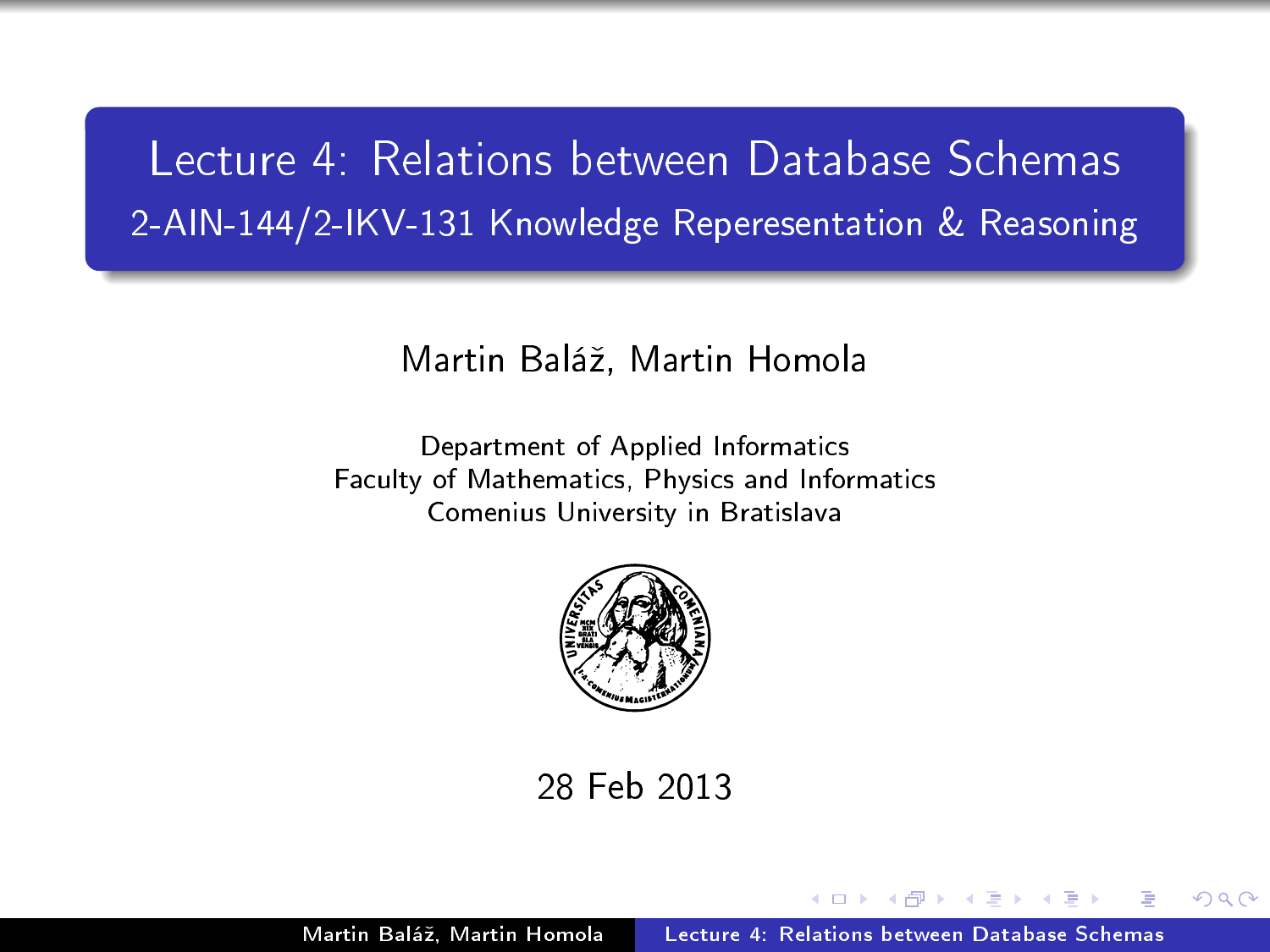### Relations between Databases

Martin Baláž, Martin Homola | [Lecture 4: Relations between Database Schemas](#page-0-0)

 $QQ$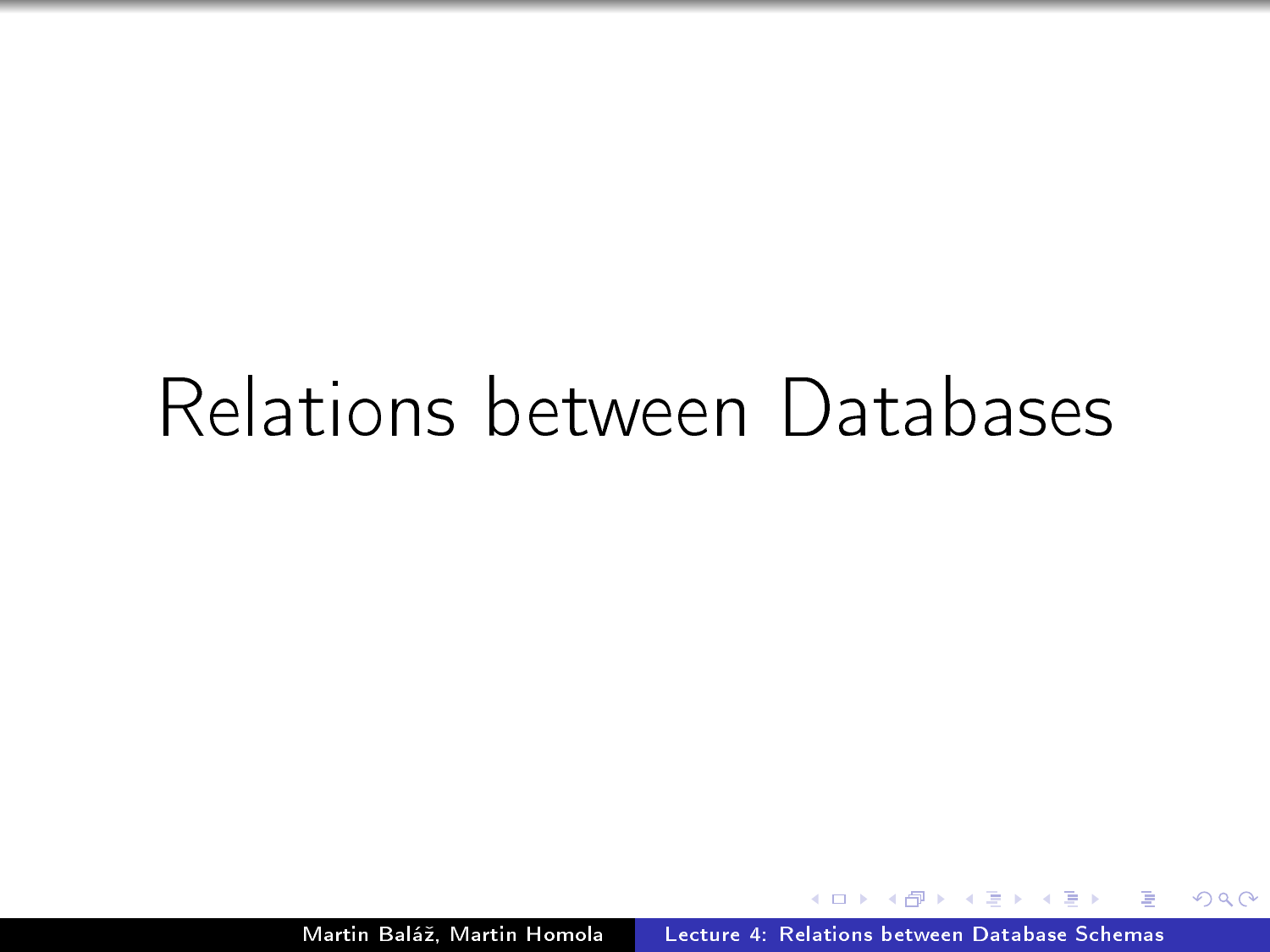In realistic applications more then one inter-related databases may be employed.

- Data in the databases may partially overlap
- Constraints may be found inside each database but as well involve multiple databases

Formally, we model these databases by ER schemas  $S_1, \ldots, S_n$ . Constraints between elements inside each schema are naturally expressed by IS-A relations, and other ER constraints (intra-schema relations). However there can also be constraints between elements from different schemas (inter-schema relations).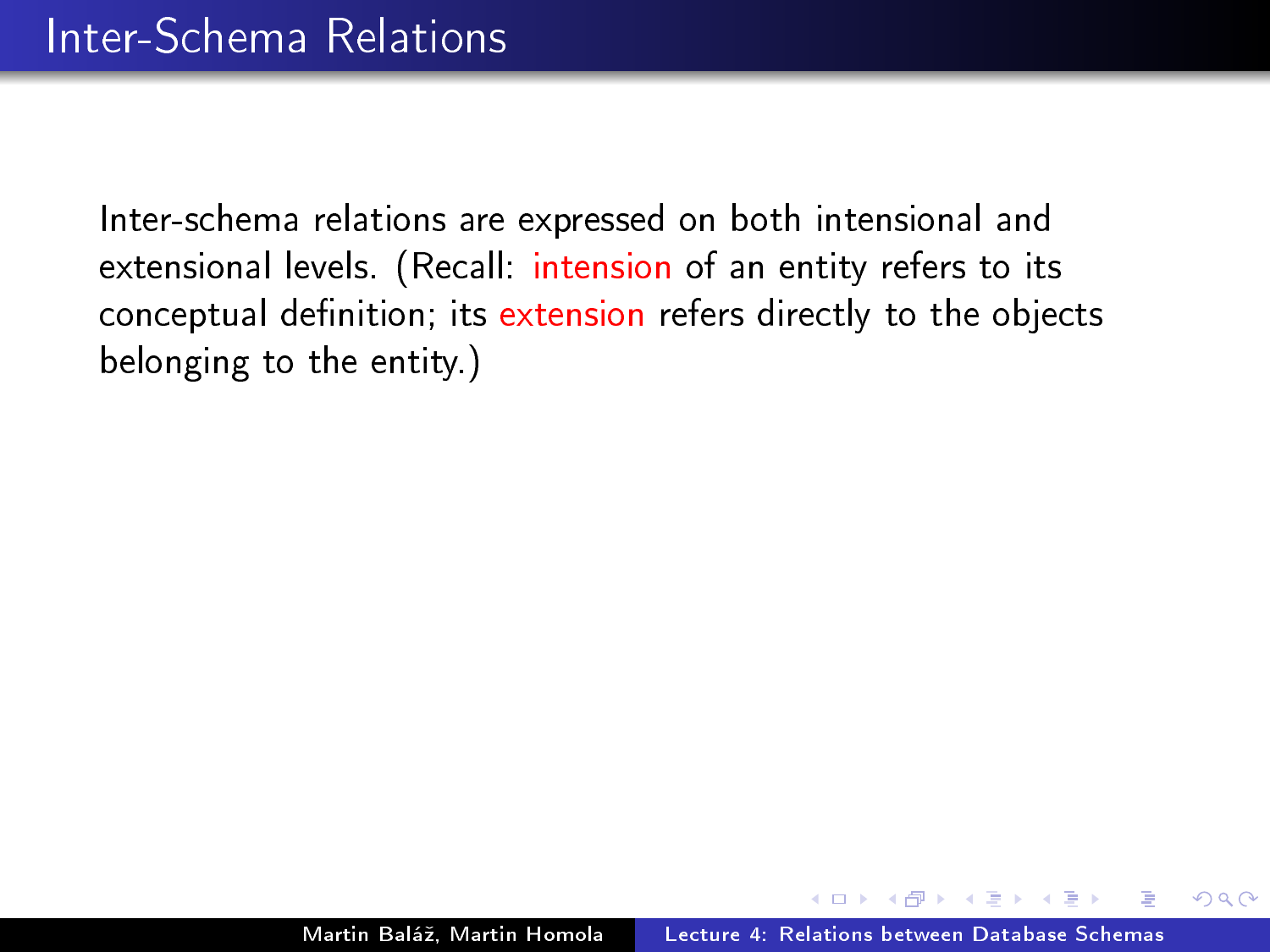Given two entities  $E_1$  (from  $S_i$ ) and  $E_2$  (from  $S_i$ ) inter-schema relations are defined as follows:

 $\bullet$   $E_1 =_{int} E_2$ :  $E_1$  and  $E_2$  are intensionally equivalent  $\overline{\phantom{a}}$  if  $\overline{\phantom{a}}$  and  $S_i$  referred to the same set of objects, extensions of  $E_1$  and  $E_2$ would be equivalent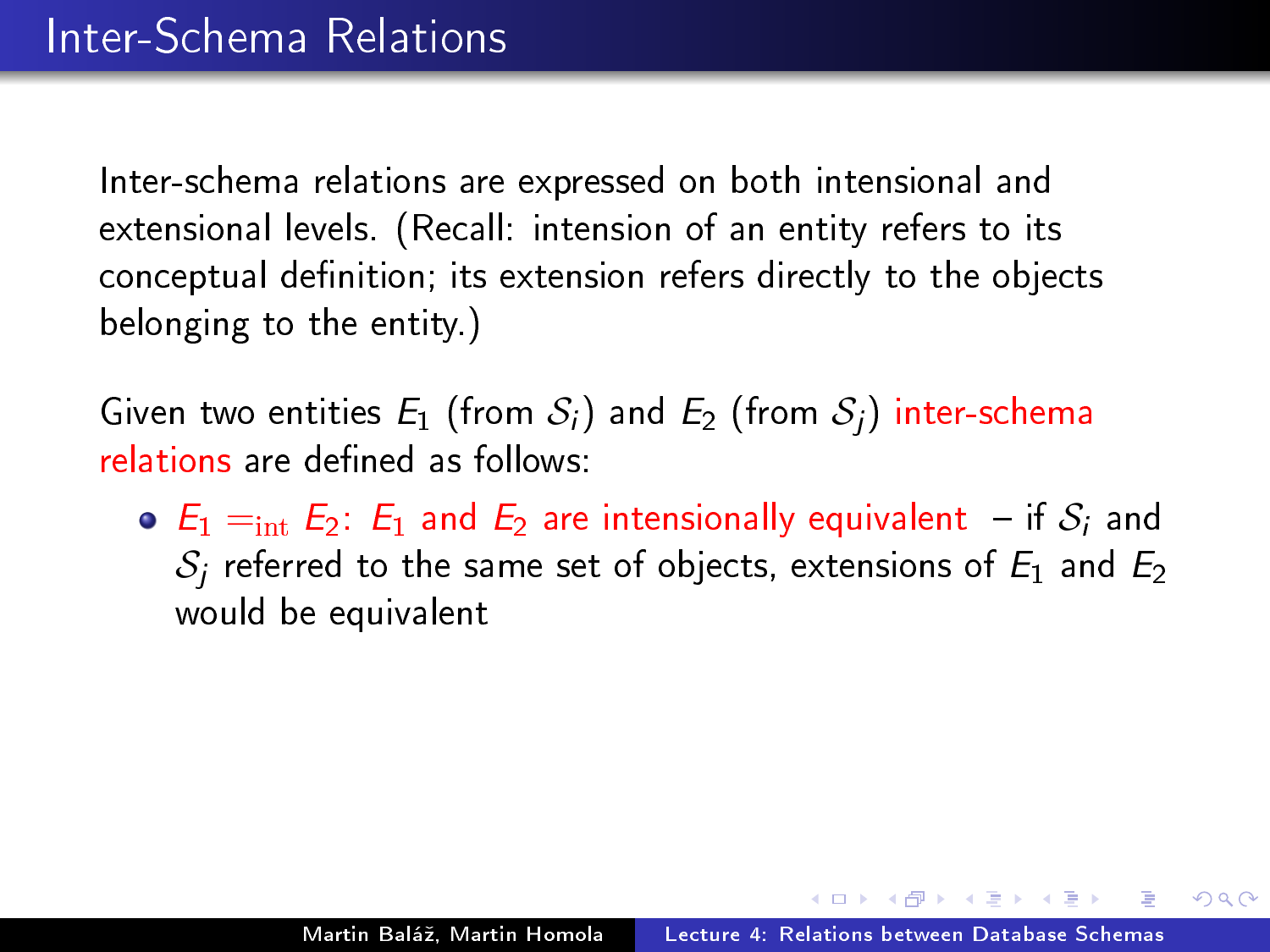Given two entities  $E_1$  (from  $S_i$ ) and  $E_2$  (from  $S_i$ ) inter-schema relations are defined as follows:

- $\bullet$   $E_1 =_{int} E_2$ :  $E_1$  and  $E_2$  are intensionally equivalent
- $\bullet$   $E_1 \leq_{\text{int}} E_2$ :  $E_1$  is intentionally more specific then  $E_2$  if  $S_i$ and  $S_i$  referred to the same set of objects, extension of  $E_1$ would be contained within the extension of  $E_2$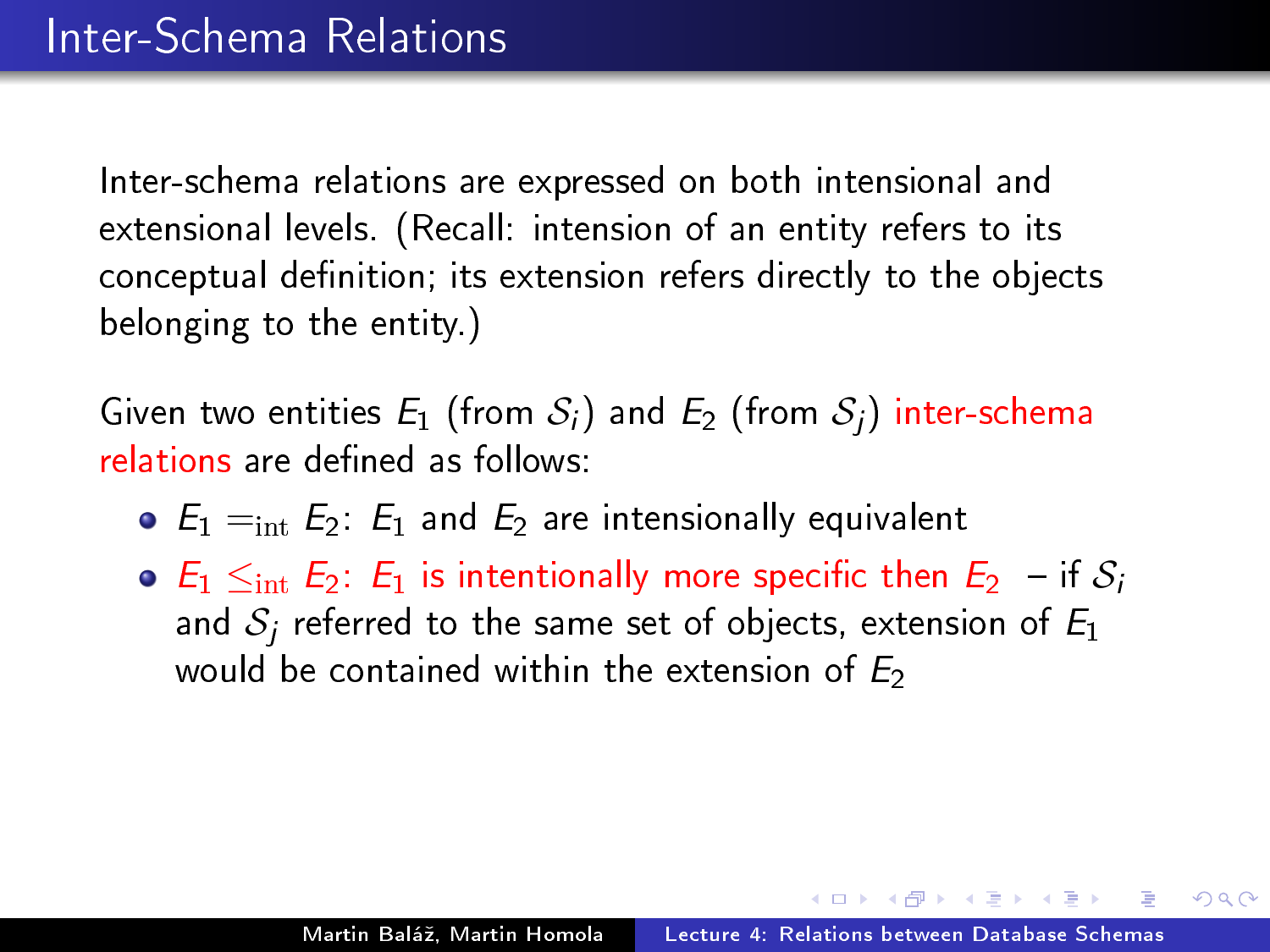Given two entities  $E_1$  (from  $S_i$ ) and  $E_2$  (from  $S_i$ ) inter-schema relations are defined as follows:

- $\bullet$   $E_1 =_{int} E_2$ :  $E_1$  and  $E_2$  are intensionally equivalent
- $E_1 \leq_{\text{int}} E_2$ :  $E_1$  is intentionally more specific then  $E_2$
- $\bullet$   $E_1 = E_2$ :  $E_1$  and  $E_2$  are extensionally equivalent  $$ extensions of  $E_1$  and  $E_2$  are equivalent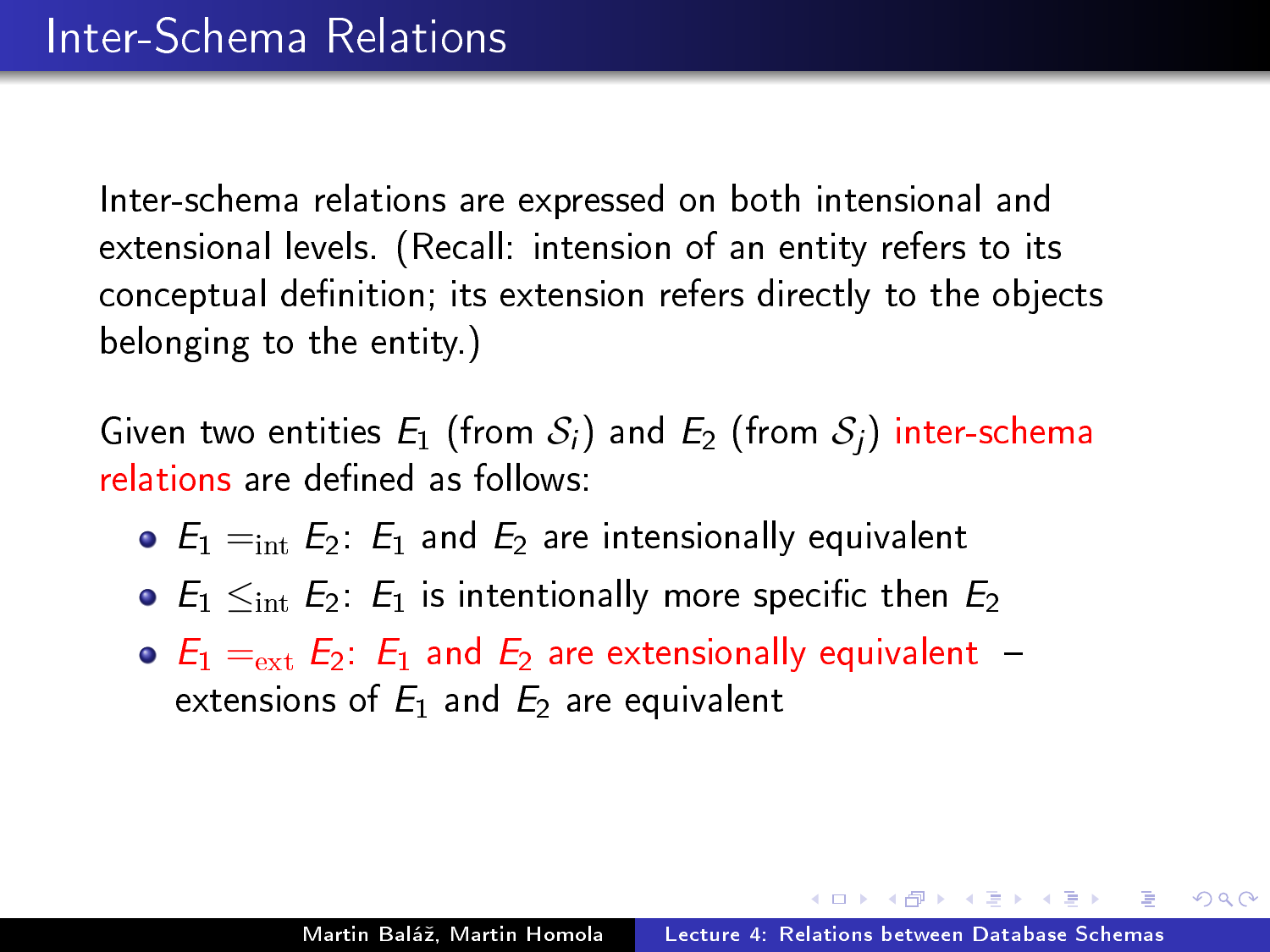Given two entities  $E_1$  (from  $S_i$ ) and  $E_2$  (from  $S_i$ ) inter-schema relations are defined as follows:

- $\bullet$   $E_1 =_{\text{int}} E_2$ :  $E_1$  and  $E_2$  are intensionally equivalent
- $\bullet$   $E_1 \leq_{\text{int}} E_2$ :  $E_1$  is intentionally more specific then  $E_2$
- $\bullet$   $E_1 =_{ext} E_2$ :  $E_1$  and  $E_2$  are extensionally equivalent
- $\bullet$   $E_1 \leq_{\text{ext}} E_2$ :  $E_1$  is extensionally more specific then  $E_2$  extension of  $E_1$  is contained within the extension of  $E_2$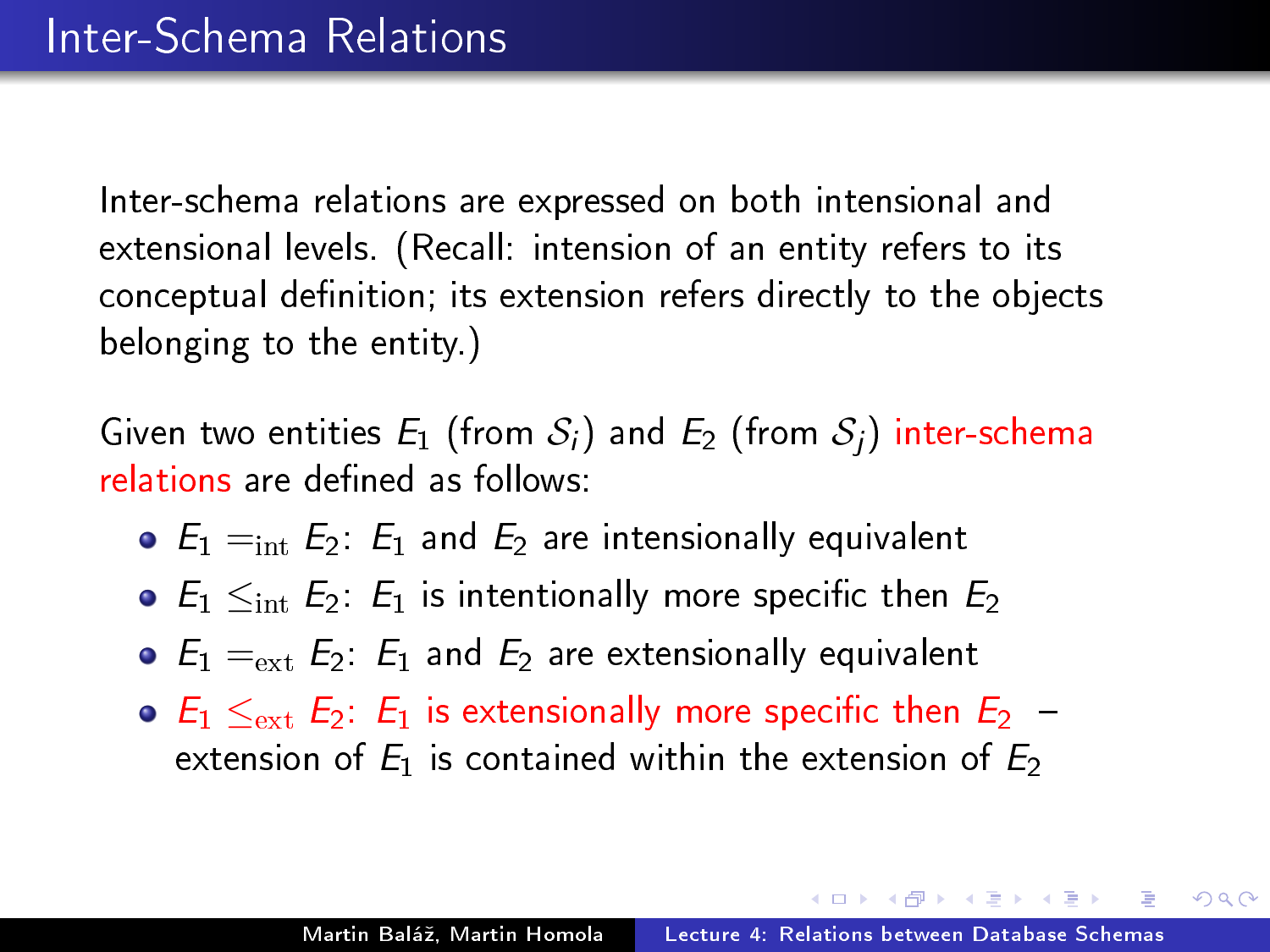Given ER schemas  $S_1, \ldots, S_n$  and their corresponding DB states  $\mathcal{B}_1,\ldots,\mathcal{B}_n$ , the semantics of inter-schema relations is as follows:  $E_1 =_{\text{int}} E_2$  requires  $E_1^{\mathcal{B}_i} \cap \Delta^{\mathcal{B}_j} = E_2^{\mathcal{B}_j} \cap \Delta^{\mathcal{B}_j}$  $E_1 \leq_{\text{int}} E_2$  requires  $E_1^{\mathcal{B}_j} \cap \Delta^{\mathcal{B}_j} \subseteq E_2^{\mathcal{B}_j}$ 2  $E_1 =_{ext} E_2$  requires  $E_1^{\mathcal{B}_i} = E_2^{\mathcal{B}_j}$ 2  $E_1 \leq_{\text{ext}} E_2$  requires  $E_1^{\mathcal{B}_i} \subseteq E_2^{\mathcal{B}_j}$ 2

for any entities  $E_1$  of  $S_i$  and  $E_2$  of  $S_i$  where  $1 \le i, j \le n$  and  $i \ne j$ .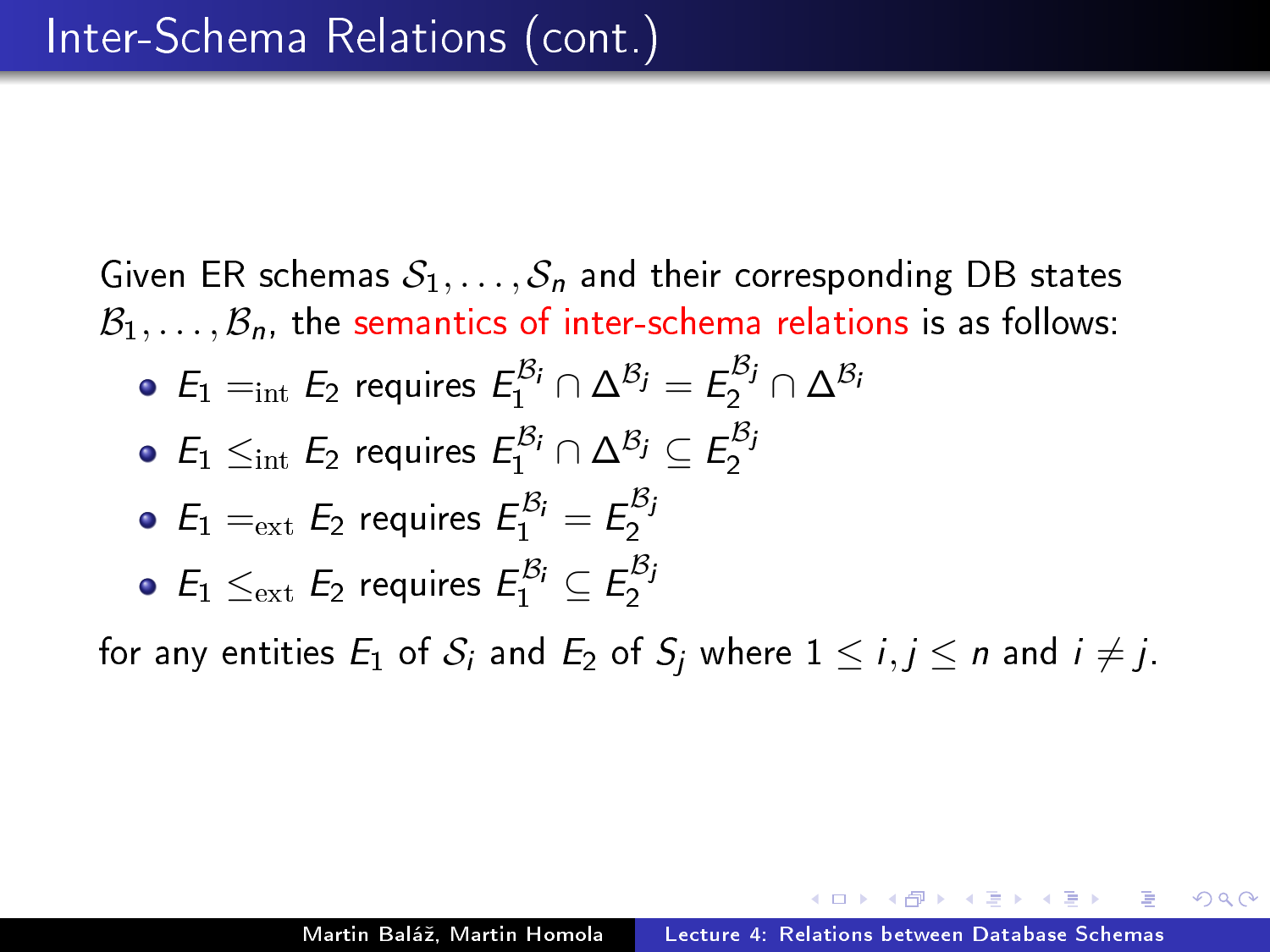Assume ER schemas  $S_1$  (study results information system: students, professors, courses,  $\ldots$ ),  $S_2$  (students' body of academic senate: all senators who are students),  $S_3$  (correspondence seminar organization: allows student and non-student members). We have e.g. the following inter-schema relations:

> Student $_3<_{\rm ext}$  Student $_1$ Senator<sub>2</sub>  $\leq_{\text{ext}}$  Student<sub>1</sub> Senator<sub>2</sub>  $\leq_{\rm int}$  Student<sub>3</sub>

Note: in the examples we will always assume that  $E_i$  belongs to schema  $\mathit{S}_{j}$ .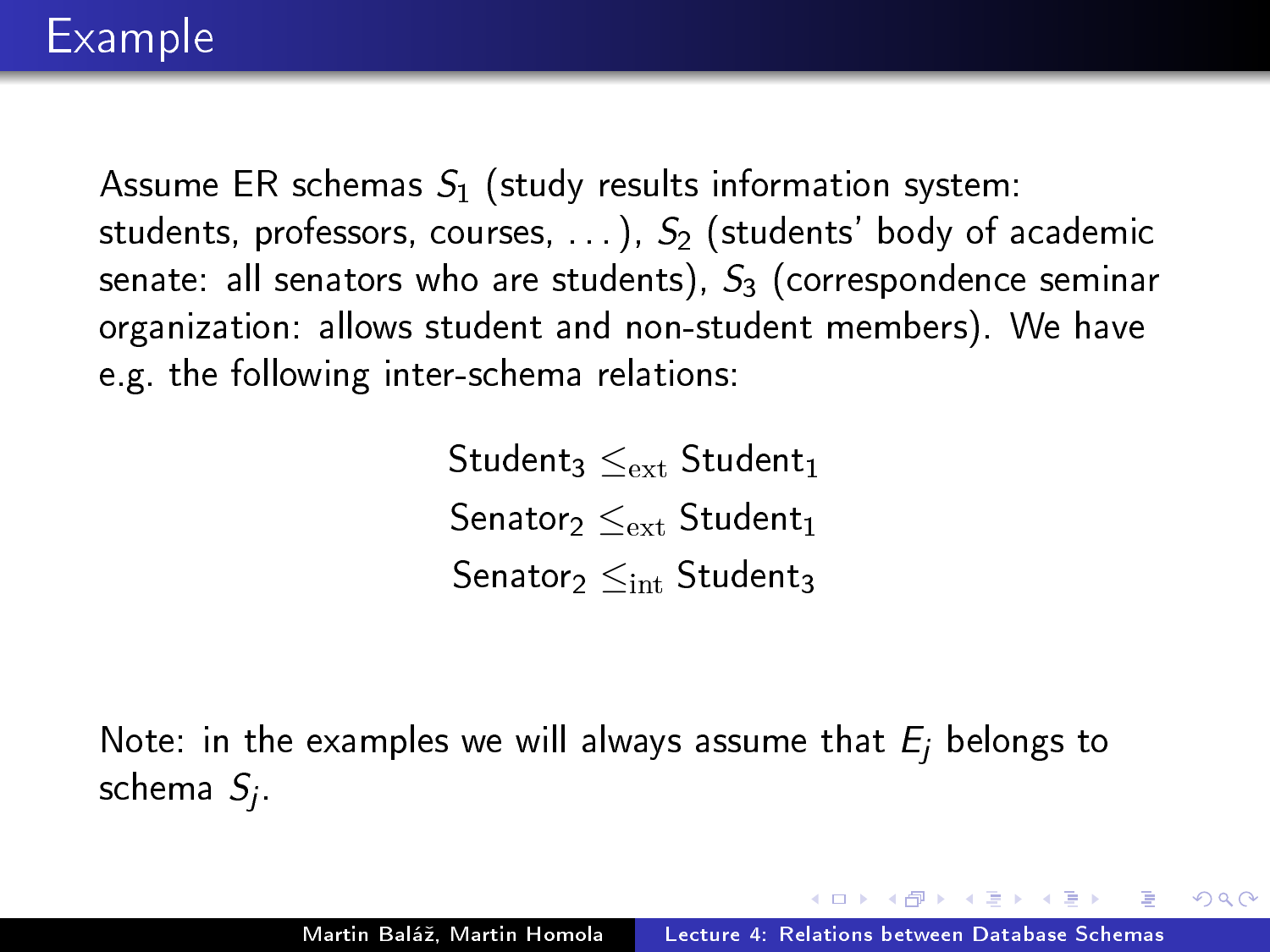Straightforward transformation into DL:

 $\bullet$  S<sub>i</sub>  $\rightsquigarrow$  T<sub>S</sub>. •  $E_1 =_{int} E_2 \longrightarrow E_1 \equiv_{int} E_2$ •  $E_1 \leq_{\text{int}} E_2 \longrightarrow E_1 \sqsubseteq_{\text{int}} E_2$ •  $E_1 =_{ext} E_2 \longrightarrow E_1 \equiv_{ext} E_2$ •  $E_1 \leq_{\text{ext}} E_2 \longrightarrow E_1 \sqsubset_{\text{ext}} E_2$ 

 $2990$ 

**TELES** ∍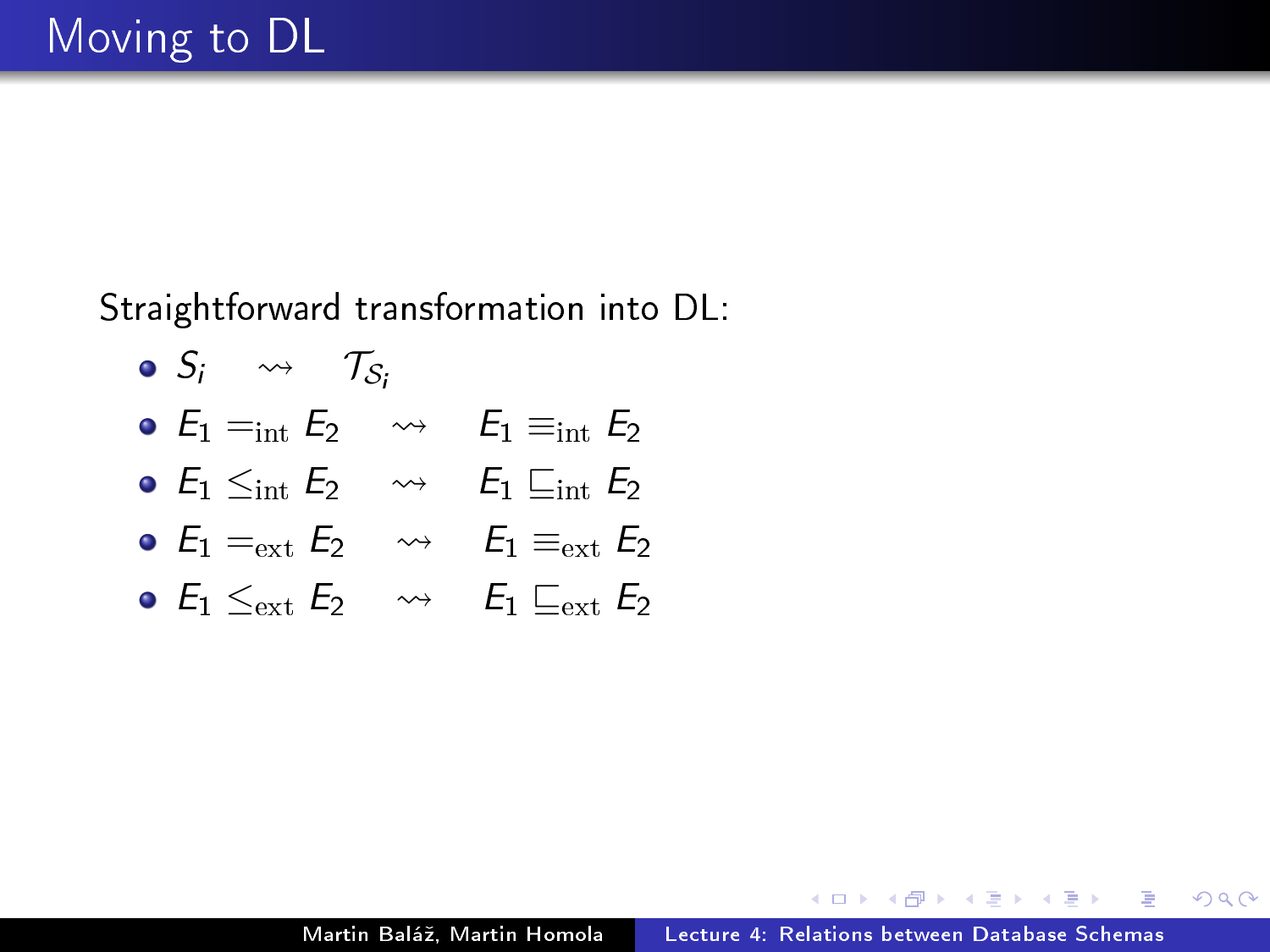Semantics of inter-schema axioms is analogous: given DL Tboxes  $\mathcal{T}_{\mathcal{S}_1},\ldots,\mathcal{T}_{\mathcal{S}_n}$  and the respective DL interpretations  $\mathcal{I}_1,\ldots,\mathcal{I}_n$ , and some concepts  $E_1$  of  $\mathcal{T}_{S_i}$  and  $E_2$  of  $\mathcal{T}_{S_j}$ :

- $E_1 \equiv_{\rm int} E_2$  requires  $E_1^{\mathcal{I}_i} \cap \Delta^{\mathcal{I}_j} = E_2^{\mathcal{I}_j} \cap \Delta^{\mathcal{I}_i}$
- $E_1 \sqsubseteq_{\text{int}} E_2$  requires  $E_1^{\mathcal{I}_j} \cap \Delta^{\mathcal{I}_j} \subseteq E_2^{\mathcal{I}_j}$ 2

• 
$$
E_1 \equiv_{ext} E_2
$$
 requires  $E_1^{\mathcal{I}_i} = E_2^{\mathcal{I}_j}$ 

• 
$$
E_1 \sqsubseteq_{ext} E_2
$$
 requires  $E_1^{\mathcal{I}_i} \subseteq E_2^{\mathcal{I}_j}$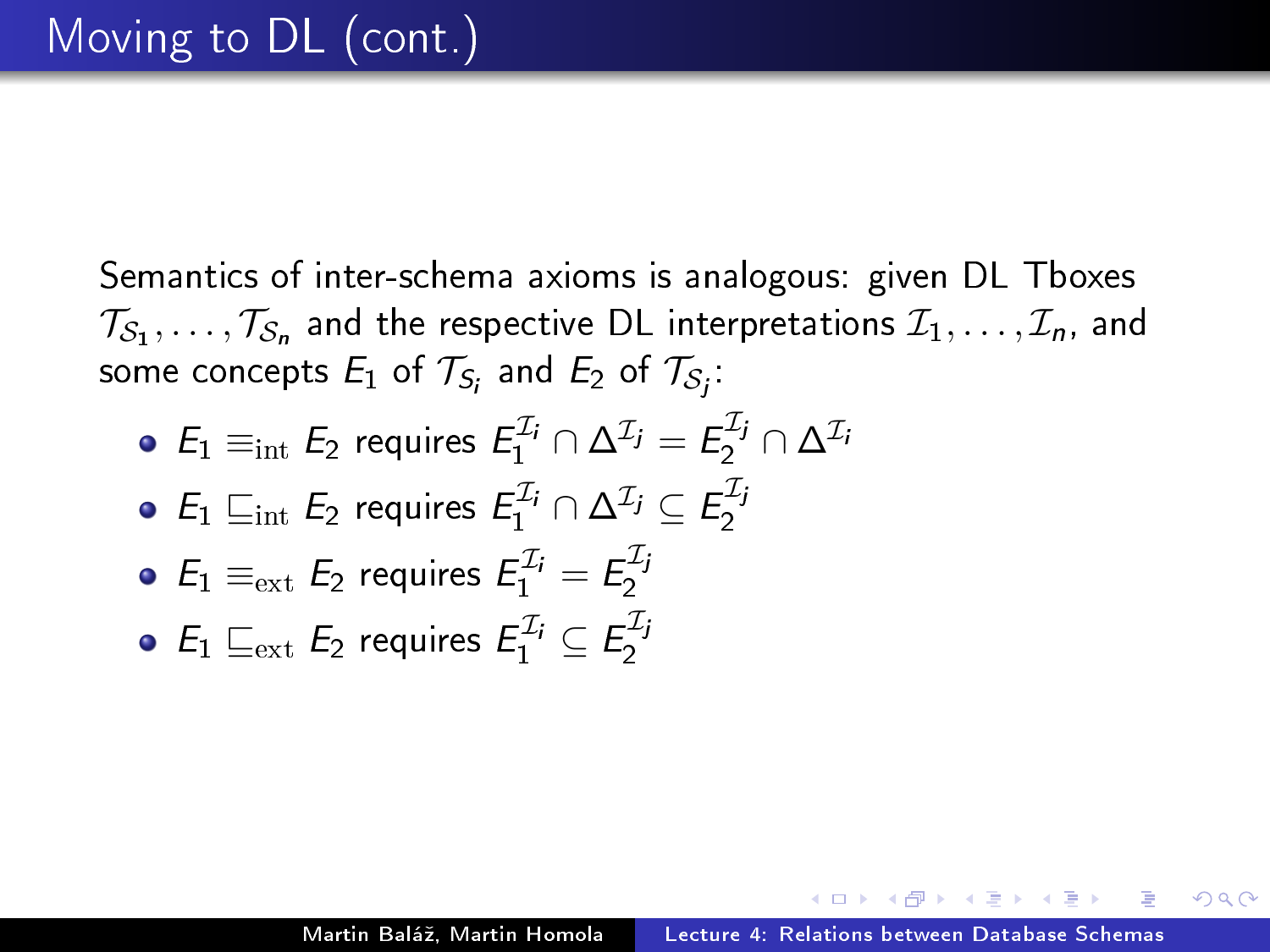In fact only  $\Box_{\text{ext}}$  is necessary and other inter-schema relations can be reduced:

•  $E_1 \equiv_{\text{ext}} E_2 \longrightarrow E_1 \sqsubseteq_{\text{ext}} E_2$  and  $E_2 \sqsubseteq_{\text{ext}} E_1$ •  $E_1 \sqsubseteq_{\text{int}} E_2 \longrightarrow E_1 \sqcap \top_i \sqsubseteq_{\text{ext}} E_2$ •  $E_1 \equiv_{\text{int}} E_2 \longrightarrow E_1 \sqsubseteq_{\text{int}} E_2$  and  $E_2 \sqsubseteq_{\text{int}} E_1$ 

for any concepts  $E_1$  of  $\mathcal{T}_{\mathcal{S}_i}$ ,  $E_2$  of  $\mathcal{T}_{\mathcal{S}_j}$ , and for  $\top_j$  the top concept of  $\mathcal{T}_{\mathcal{S}_{\bm j}},$  where  $1\leq i,j\leq n$  and  $i\neq j.$ 

 $\Omega$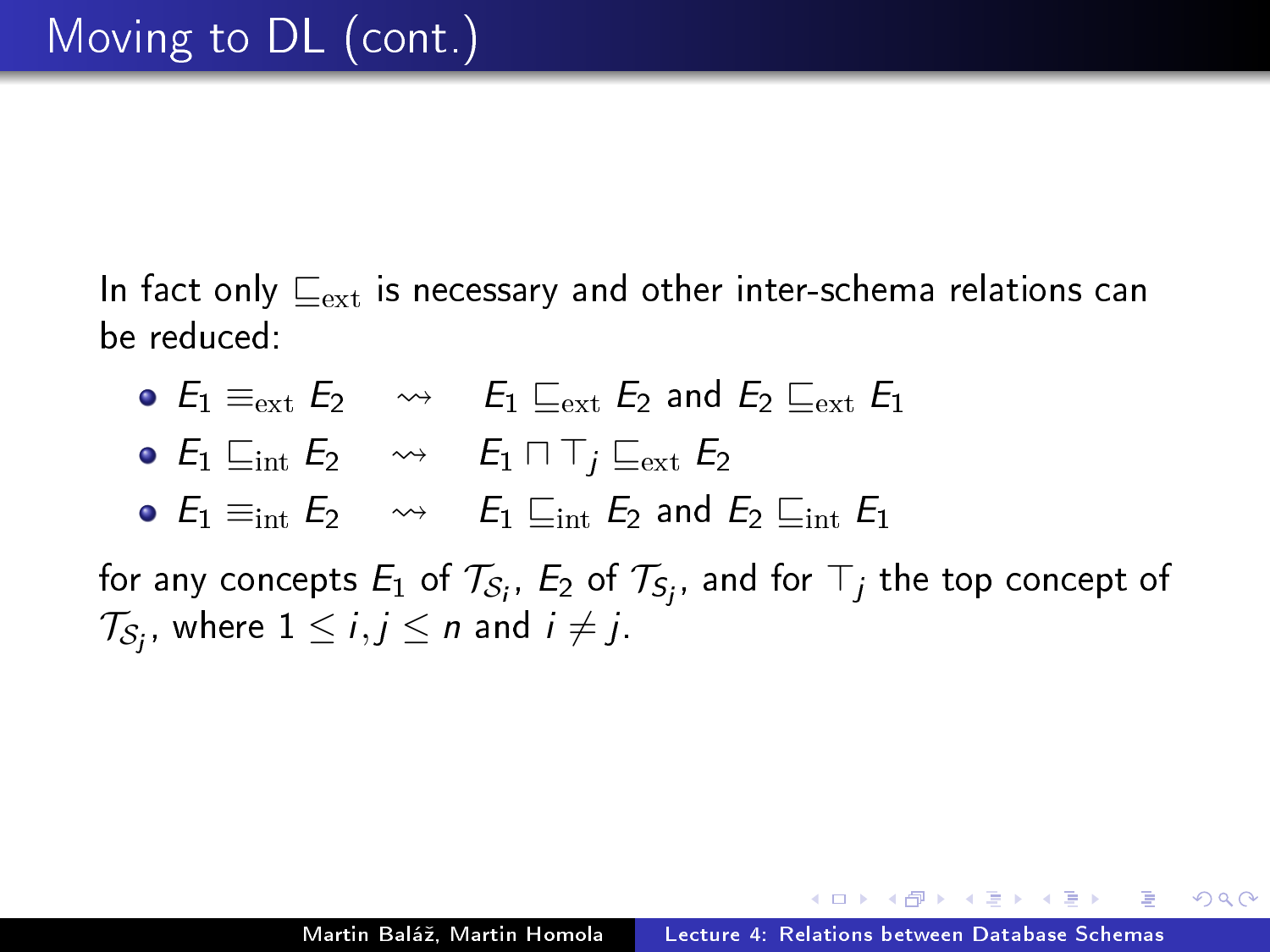Let  $S_1, \ldots, S_3$  be as before and let us have in addition  $S_4$  (faculty body of academic senate) and  $S_5$  (financial information system). Thanks to DL can express even more complex inter-schema relations:

> Senator<sub>2</sub>  $\sqsubset_{\text{ext}}$   $\neg$ Senator<sub>4</sub>  $\mathsf{Student}_3 \sqcap \mathsf{Member}_3 \sqsubset_{\mathsf{ext}} \exists \mathsf{receives}_5.\mathsf{Scholarships}$ Student3  $\Box$  Member3  $\sqsubseteq_{ext}$  ∀hasGrading1.GradeA1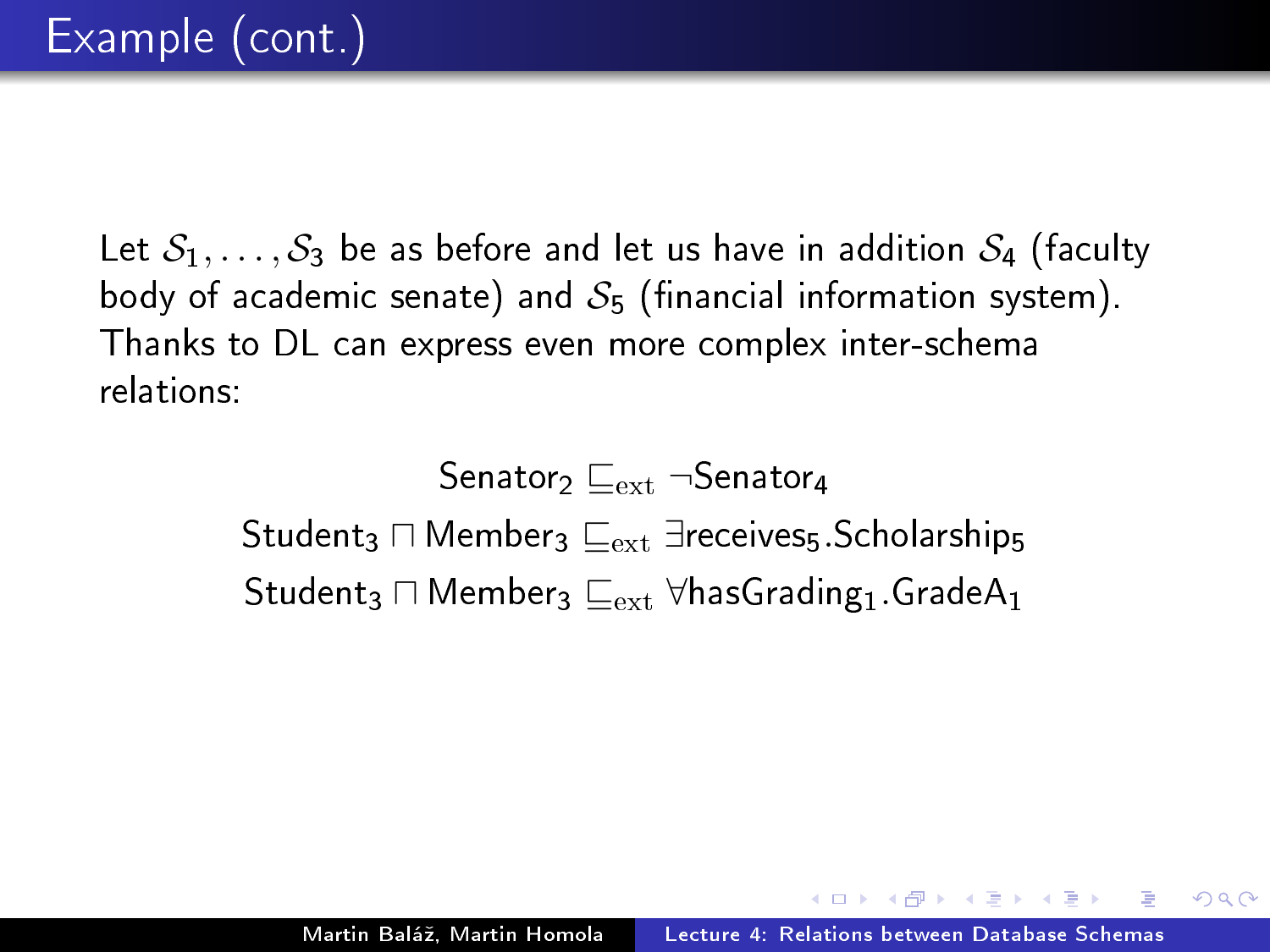# Cooperative Database Systems

Martin Baláž, Martin Homola | [Lecture 4: Relations between Database Schemas](#page-0-0)

 $QQ$ 

Ξ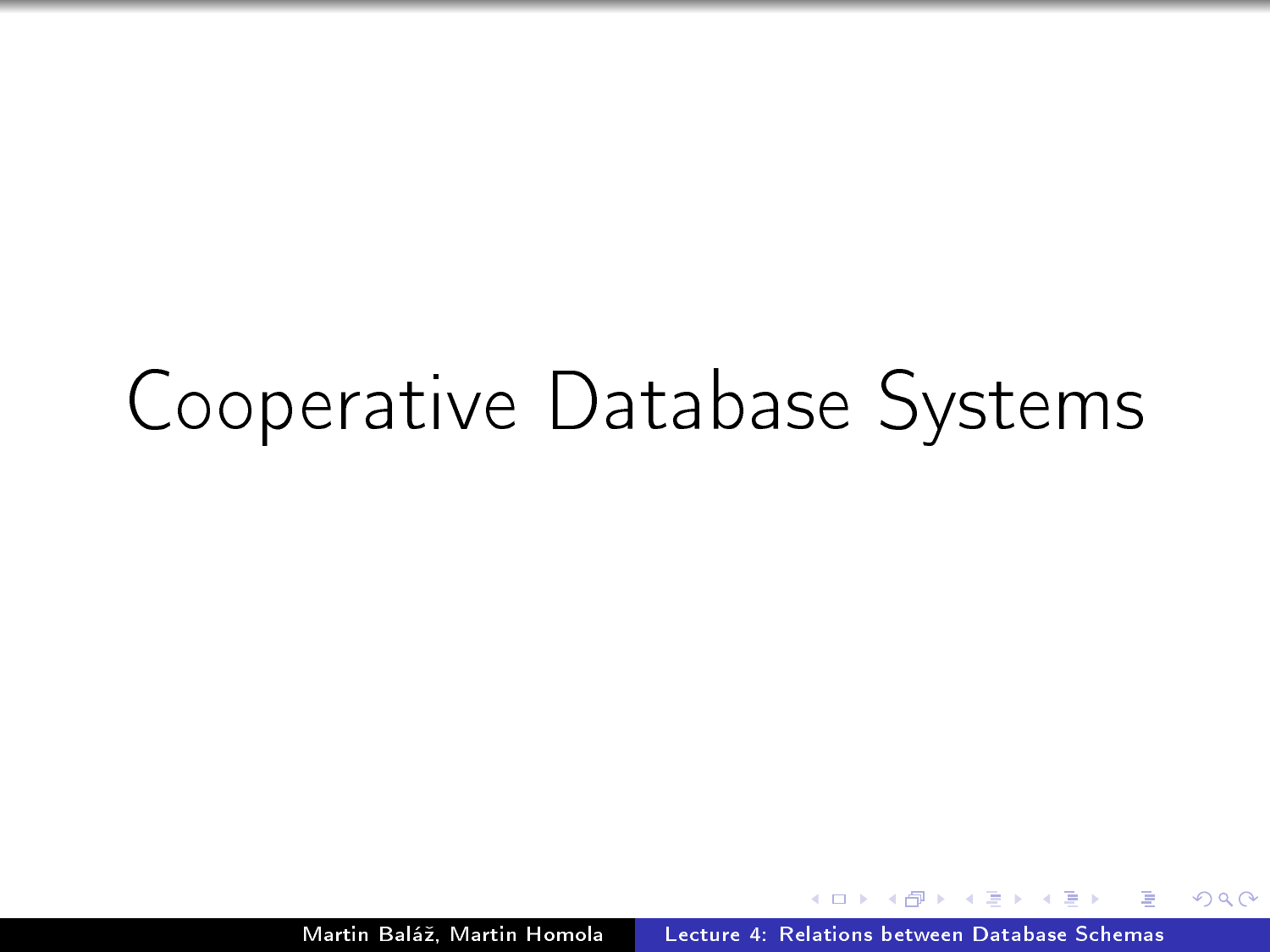In cooperative database systems (CDS) we deal with  $n$  ER schemas  $S_1, \ldots, S_n$  whose association in modeled with inter-schema relations.

 $QQ$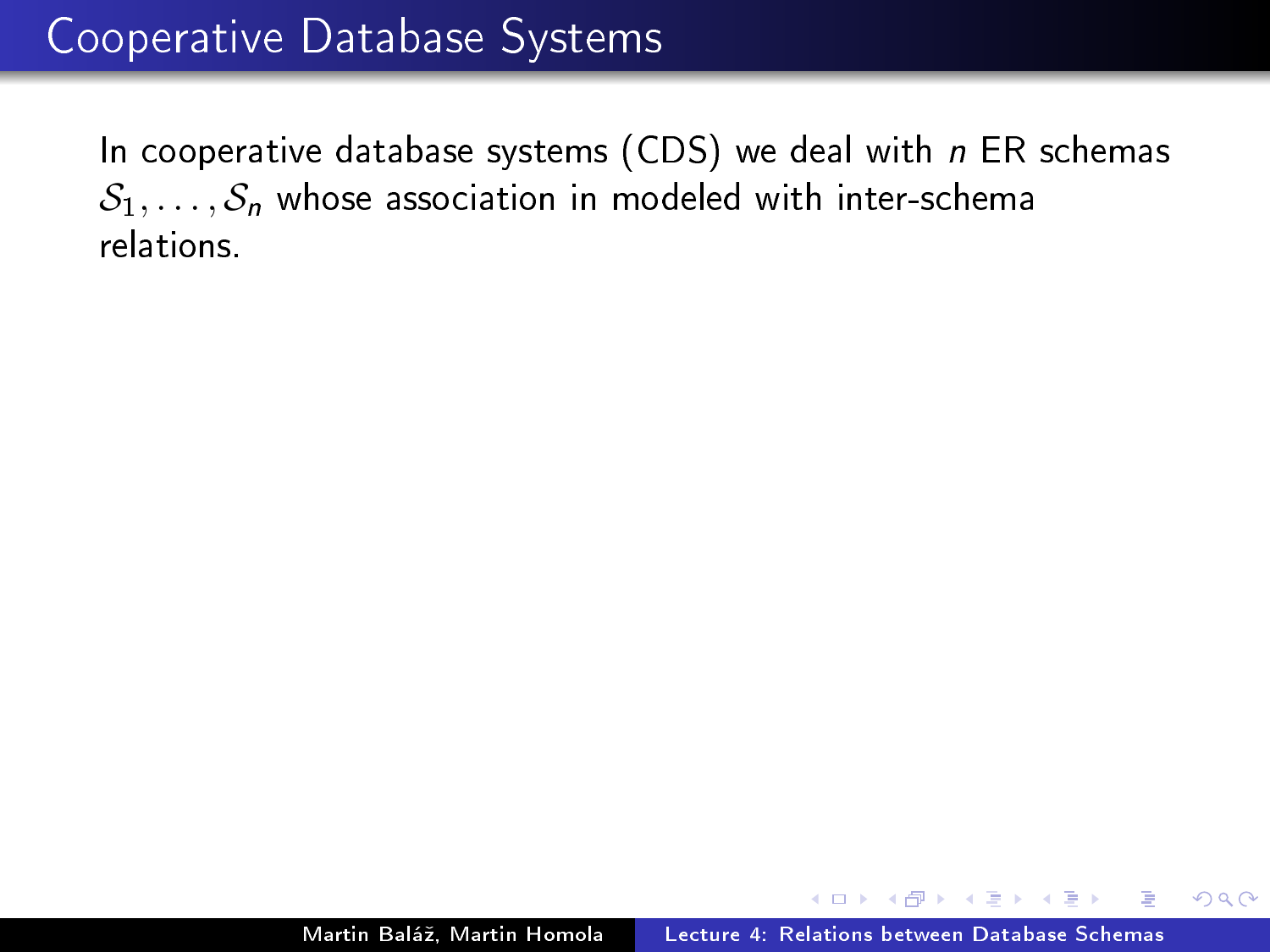In cooperative database systems (CDS) we deal with  $n$  ER schemas  $S_1, \ldots, S_n$  whose association in modeled with inter-schema relations.

Formally a CDS is modeled as  $(\mathcal{T}_{\mathcal{S}_0},\mathcal{T}_{\mathcal{S}_1},\ldots,\mathcal{T}_{\mathcal{S}_n},\Sigma)$  where:

- $\mathcal{T}_{\mathcal{S}_1}, \ldots, \mathcal{T}_{\mathcal{S}_n}$  represent  $\mathcal{S}_1, \ldots, \mathcal{S}_n$
- $\mathcal{T}_{\mathcal{S}_0}$  represents common knowledge, which can also be empty
- $\bullet$   $\Sigma$  contains inter-schema axioms, typically between any pair of  $\mathcal{T}_{\mathcal{S}_0}, \ldots, \mathcal{T}_{\mathcal{S}_n}$

A model of a CDS consists of  $n+1$  DL interpretations  $(\mathcal{I}_0,\ldots,\mathcal{I}_n)$ s.t.  $I_i \models \mathcal{T}_{\mathcal{S}_i}$  for  $i \geq 0$  and  $\Delta^{\mathcal{I}_i} \subseteq \Delta^{\mathcal{I}_0}$  for  $i > 0$ .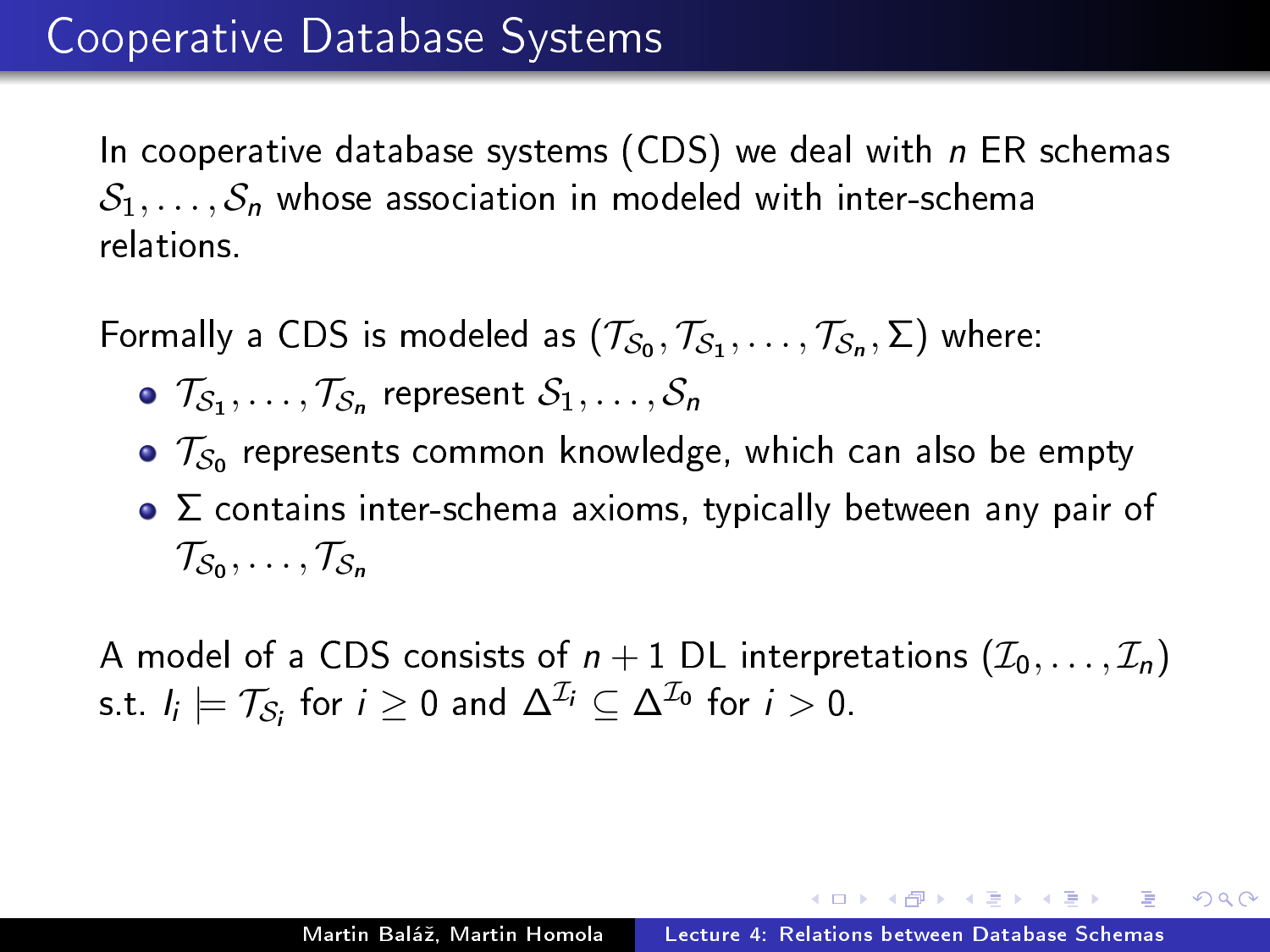In cooperative database systems (CDS) we deal with  $n$  ER schemas  $S_1, \ldots, S_n$  whose association in modeled with inter-schema relations.

Formally a CDS is modeled as  $(\mathcal{T}_{\mathcal{S}_0},\mathcal{T}_{\mathcal{S}_1},\ldots,\mathcal{T}_{\mathcal{S}_n},\Sigma)$  where:

- $\mathcal{T}_{\mathcal{S}_1}, \ldots, \mathcal{T}_{\mathcal{S}_n}$  represent  $\mathcal{S}_1, \ldots, \mathcal{S}_n$
- $\mathcal{T}_{\mathcal{S}_0}$  represents common knowledge, which can also be empty
- $\bullet$   $\Sigma$  contains inter-schema axioms, typically between any pair of  $\mathcal{T}_{\mathcal{S}_0}, \ldots, \mathcal{T}_{\mathcal{S}_n}$

A model of a CDS consists of  $n+1$  DL interpretations  $(\mathcal{I}_0,\ldots,\mathcal{I}_n)$ s.t.  $I_i \models \mathcal{T}_{\mathcal{S}_i}$  for  $i \geq 0$  and  $\Delta^{\mathcal{I}_i} \subseteq \Delta^{\mathcal{I}_0}$  for  $i > 0$ .

CDS allow e.g. to check and maintain global consistency of databases used inside an organization/application.

 $QQ$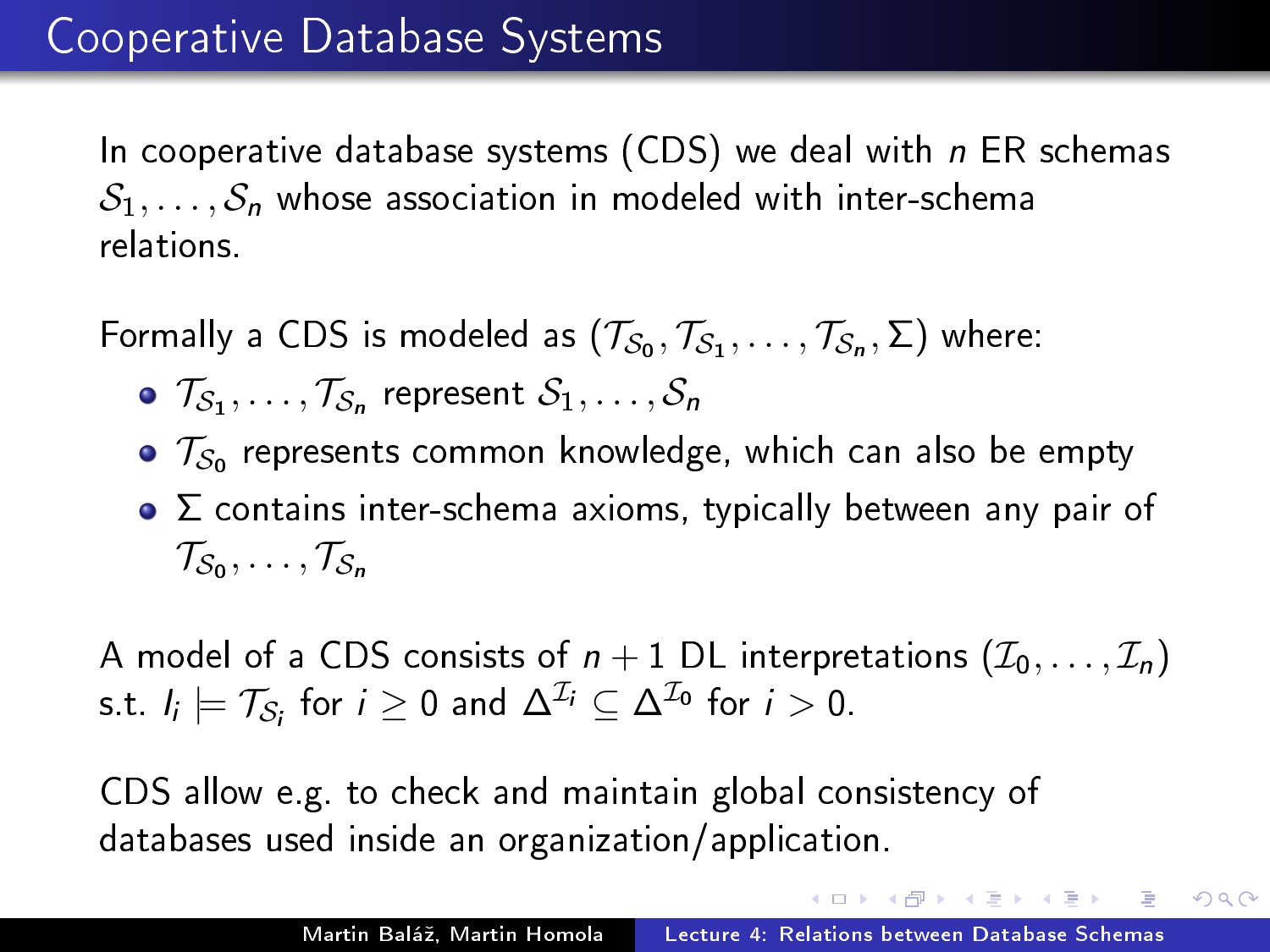# Database Schema Integration

Martin Baláž, Martin Homola [Lecture 4: Relations between Database Schemas](#page-0-0)

 $QQ$ 

э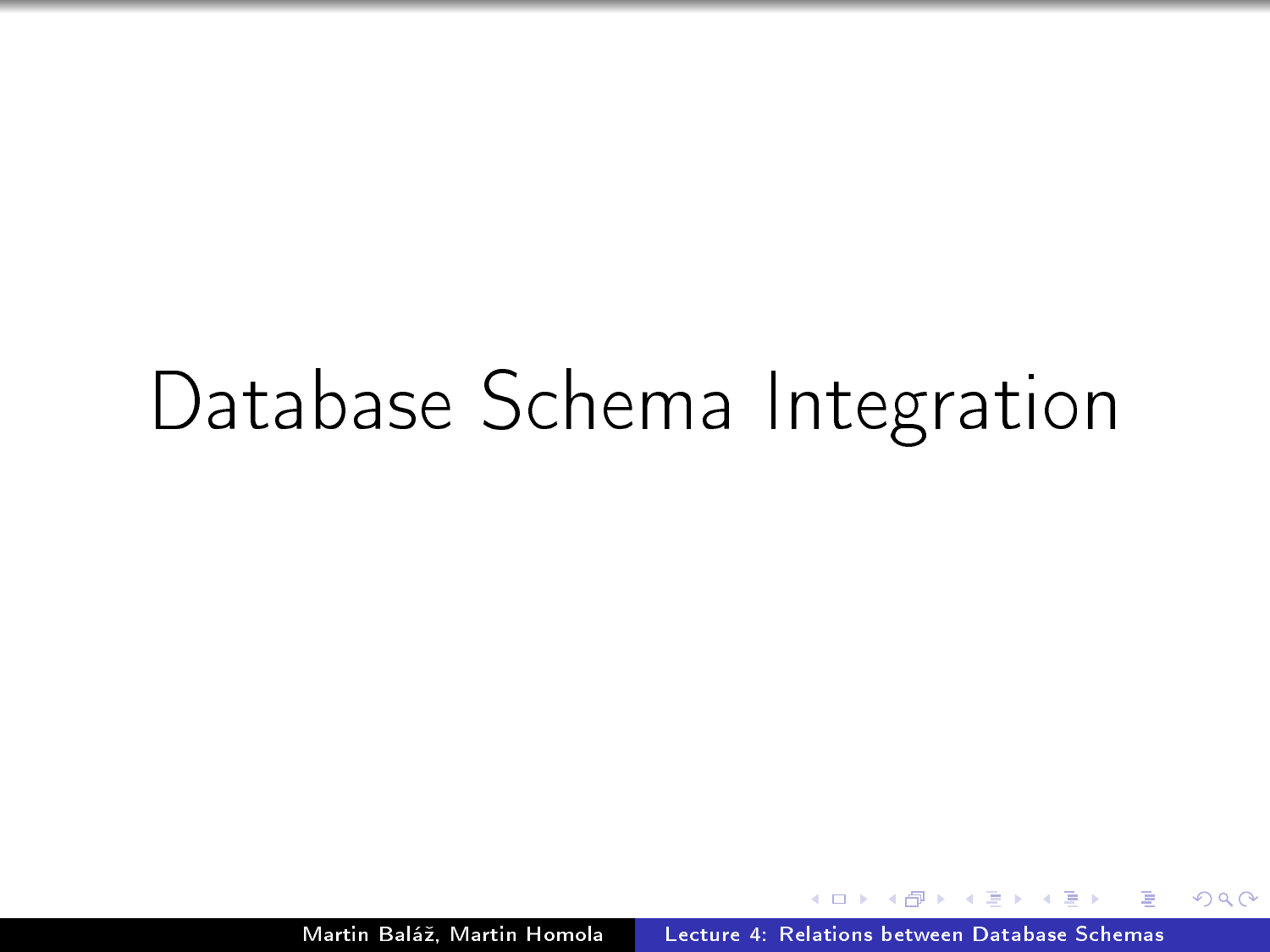In integrated database schemas (IDS) we deal with  $n$  ER schemas  $S_1, \ldots, S_n$  which are integrated into a global (enterprise) schema  $\mathcal{S}_0$  using inter-schema relations.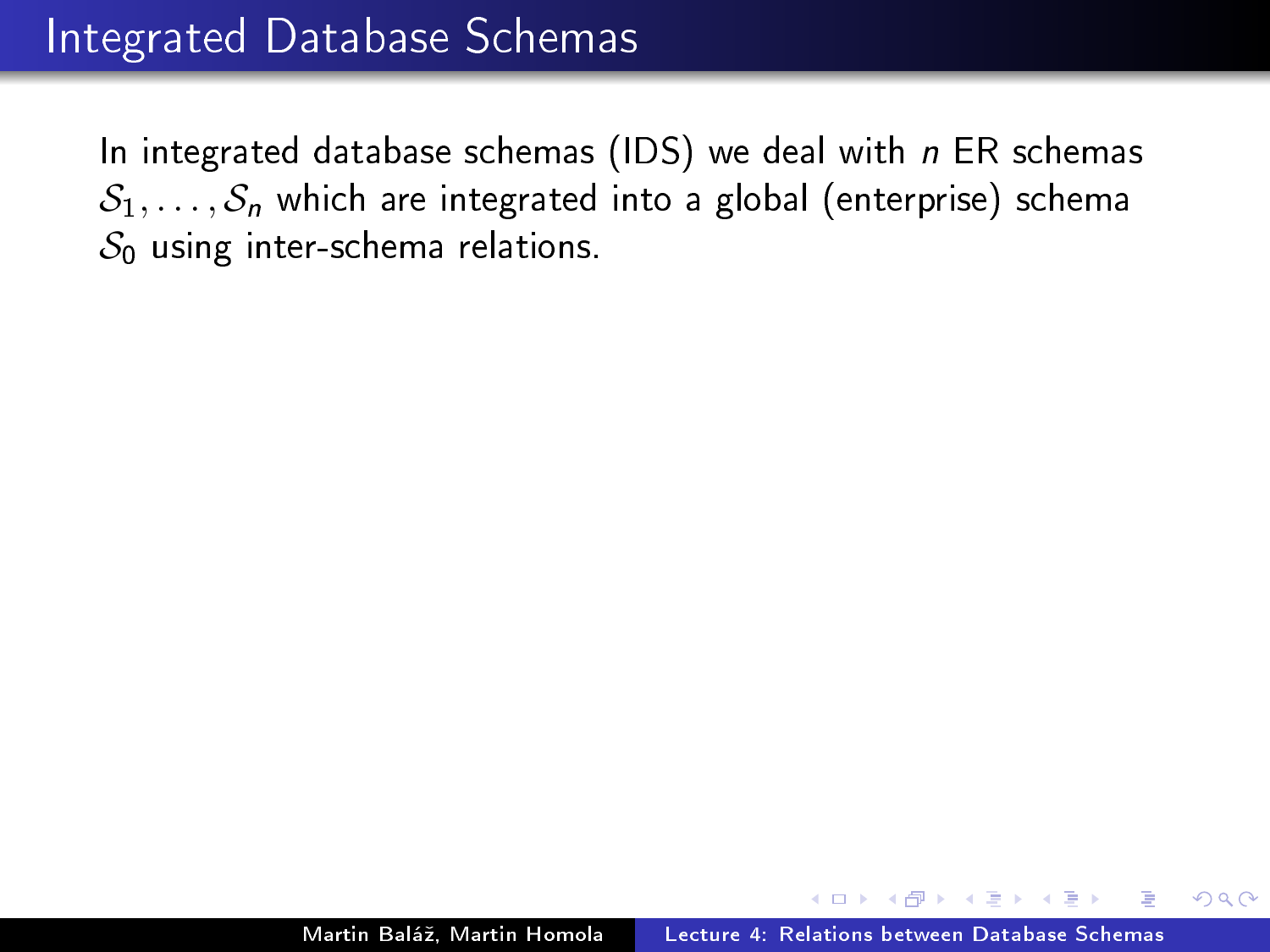In integrated database schemas (IDS) we deal with  $n$  ER schemas  $S_1, \ldots, S_n$  which are integrated into a global (enterprise) schema  $\mathcal{S}_0$  using inter-schema relations.

Formally an IDS is modeled as  $(\mathcal{T}_{\mathcal{S}_0},\mathcal{T}_{\mathcal{S}_1},\ldots,\mathcal{T}_{\mathcal{S}_n},\Sigma)$  where:

- $\mathcal{T}_{\mathcal{S}_1}, \ldots, \mathcal{T}_{\mathcal{S}_n}$  represent  $\mathcal{S}_1, \ldots, \mathcal{S}_n$
- $\mathcal{T}_{\mathcal{S}_0}$  represents the global schema, which is always non-empty
- $\Sigma$  contains inter-schema axioms, typically all between  $\mathcal{T}_{\mathcal{S}_0}$  and some other  $\mathcal{T}_{\mathcal{S}_i},\ i>0$  .

A model of an IDS consists of  $n+1$  DL interpretations  $(\mathcal{I}_0,\ldots,\mathcal{I}_n)$ s.t.  $I_i \models \mathcal{T}_{\mathcal{S}_i}$  for  $i \geq 0$  and  $\Delta^{\mathcal{I}_i} \subseteq \Delta^{\mathcal{I}_0}$  for  $i > 0$ .

 $QQ$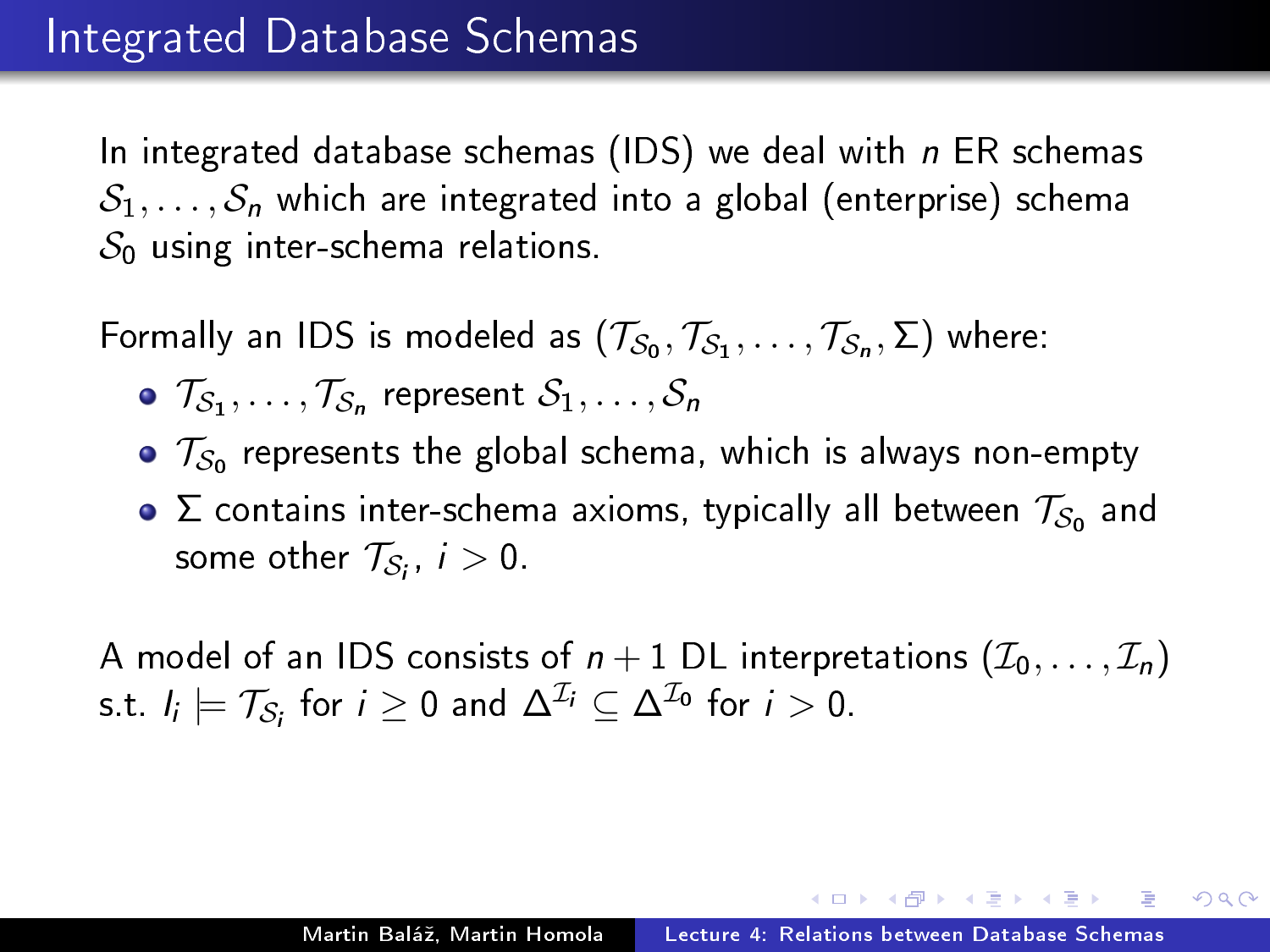In integrated database schemas (IDS) we deal with  $n$  ER schemas  $S_1, \ldots, S_n$  which are integrated into a global (enterprise) schema  $\mathcal{S}_0$  using inter-schema relations.

Formally an IDS is modeled as  $(\mathcal{T}_{\mathcal{S}_0},\mathcal{T}_{\mathcal{S}_1},\ldots,\mathcal{T}_{\mathcal{S}_n},\Sigma)$  where:

- $\mathcal{T}_{\mathcal{S}_1}, \ldots, \mathcal{T}_{\mathcal{S}_n}$  represent  $\mathcal{S}_1, \ldots, \mathcal{S}_n$
- $\mathcal{T}_{\mathcal{S}_0}$  represents the global schema, which is always non-empty
- $\Sigma$  contains inter-schema axioms, typically all between  $\mathcal{T}_{\mathcal{S}_0}$  and some other  $\mathcal{T}_{\mathcal{S}_i},\ i>0$  .

A model of an IDS consists of  $n + 1$  DL interpretations  $(\mathcal{I}_0, \ldots, \mathcal{I}_n)$ s.t.  $I_i \models \mathcal{T}_{\mathcal{S}_i}$  for  $i \geq 0$  and  $\Delta^{\mathcal{I}_i} \subseteq \Delta^{\mathcal{I}_0}$  for  $i > 0$ .

IDS allow esp. to express a unified view and unified query interface over multiple databases.

 $QQ$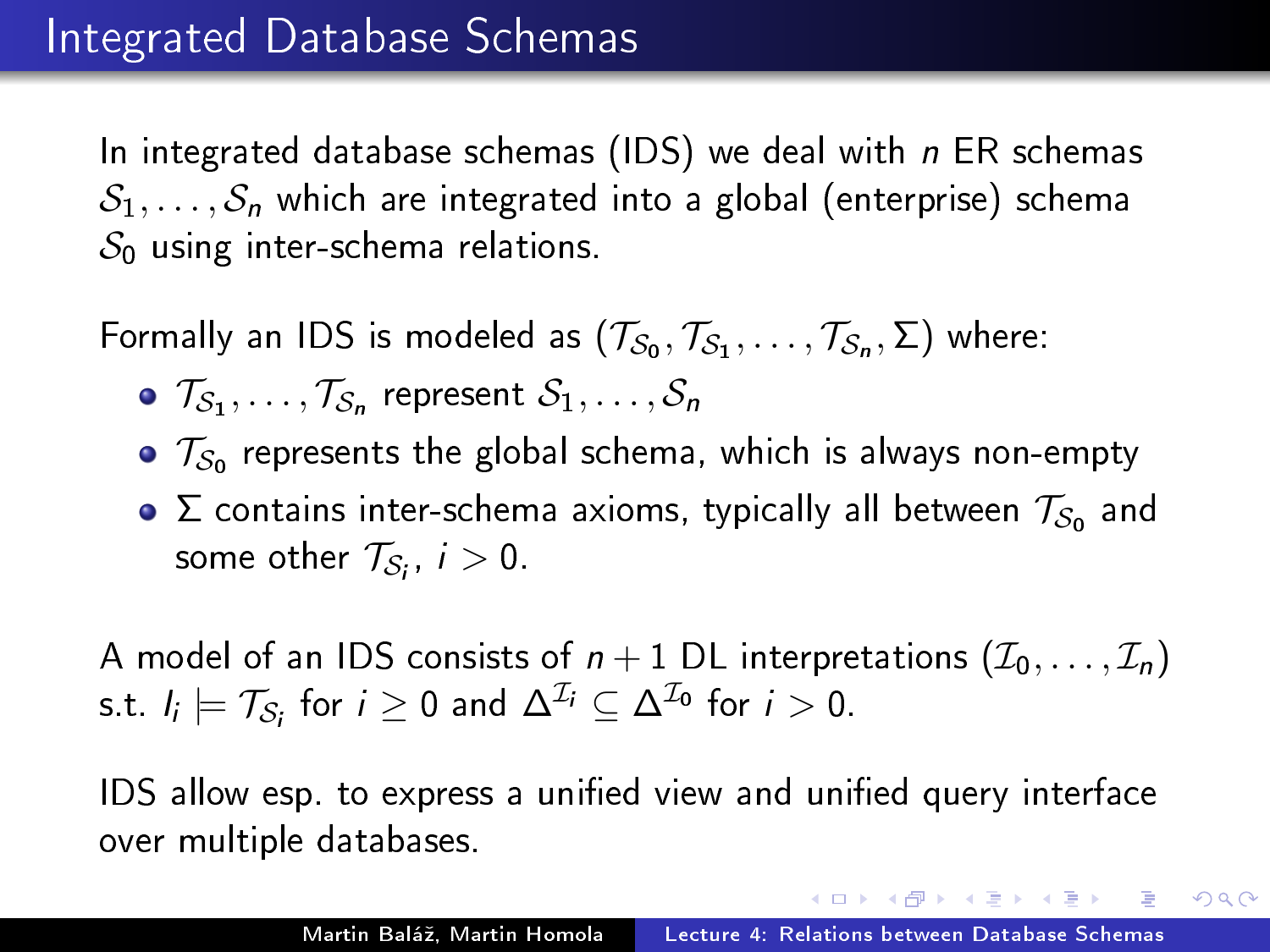- <sup>1</sup> Borgida, A., Manzerini, M., Rpsoati, R.: Description logics and databases. In: The Description Logics Handbook, 2nd ed., Oxford University Press  $2003. -$  start here
- <sup>2</sup> Calvanese, D., De Giacomo, G., Lenzerini, M., Nardi, D., Rosati, R.: Description logic framework for information integration. In: KR 1998, Morgan Kaufmann 1998.
- <sup>3</sup> Calvanese, D., Lenzerini, M., Nardi, D.: Unifying class-based representation formalisms. J. Artif. Intell. Res. (JAIR) 11, 199-240, 1999
- <sup>4</sup> Catarci, T., Lenzerini, M,: Representing and using interschema knowledge in cooperative information systems. Int. J. Cooperative Inf. Syst. 2(4), 375-398, 1993.

 $\Omega$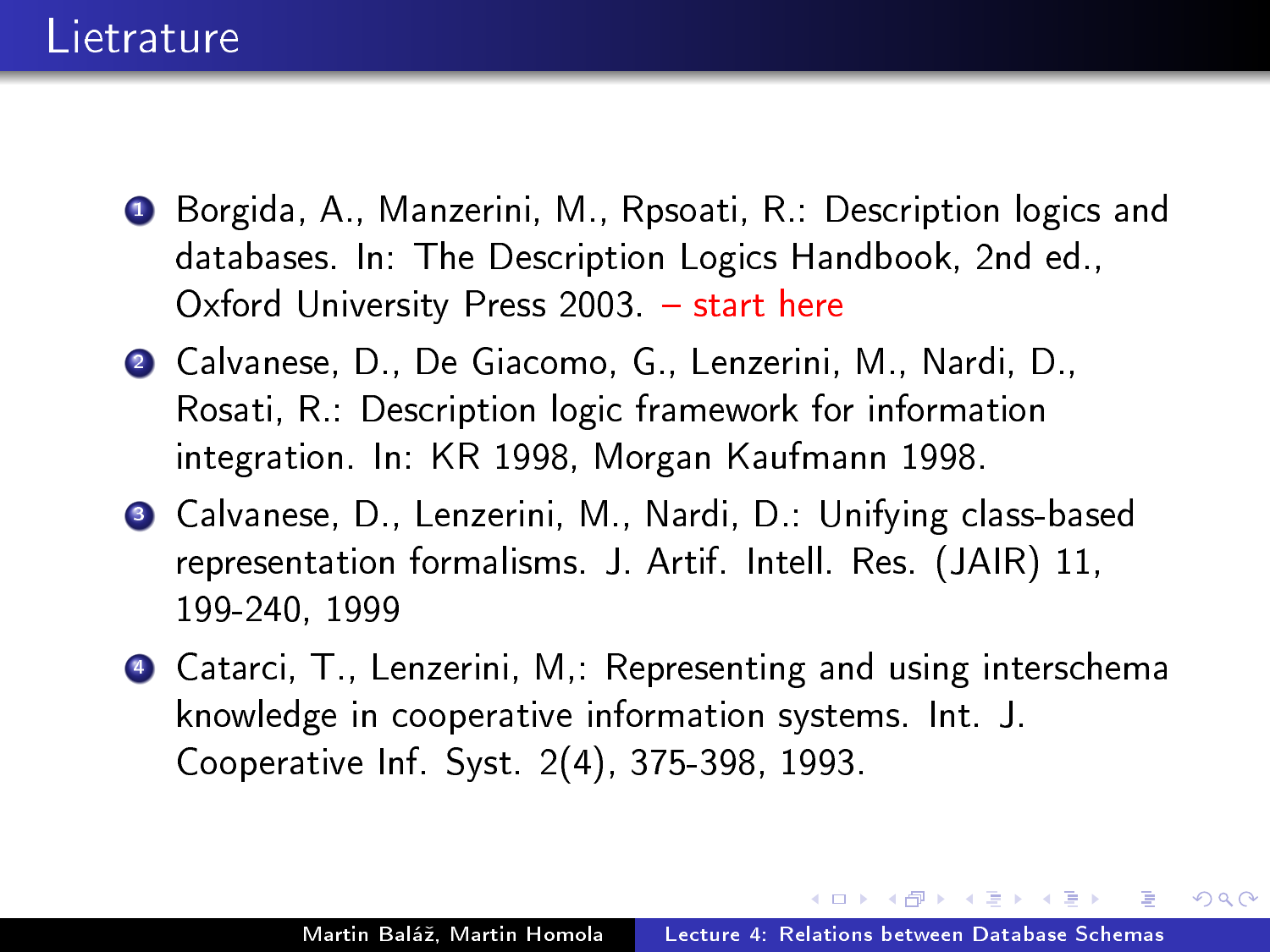#### **Lietrature**

- <sup>1</sup> Borgida, A., Manzerini, M., Rpsoati, R.: Description logics and databases. In: The Description Logics Handbook, 2nd ed., Oxford University Press 2003.
- <sup>2</sup> Calvanese, D., De Giacomo, G., Lenzerini, M., Nardi, D., Rosati, R.: Description logic framework for information integration. In: KR 1998, Morgan Kaufmann 1998. more about representing ER schemas in  $D\mathcal{LR}$  DL
- <sup>3</sup> Calvanese, D., Lenzerini, M., Nardi, D.: Unifying class-based representation formalisms. J. Artif. Intell. Res. (JAIR) 11, 199-240, 1999
- <sup>4</sup> Catarci, T., Lenzerini, M,: Representing and using interschema knowledge in cooperative information systems. Int. J. Cooperative Inf. Syst. 2(4), 375-398, 1993.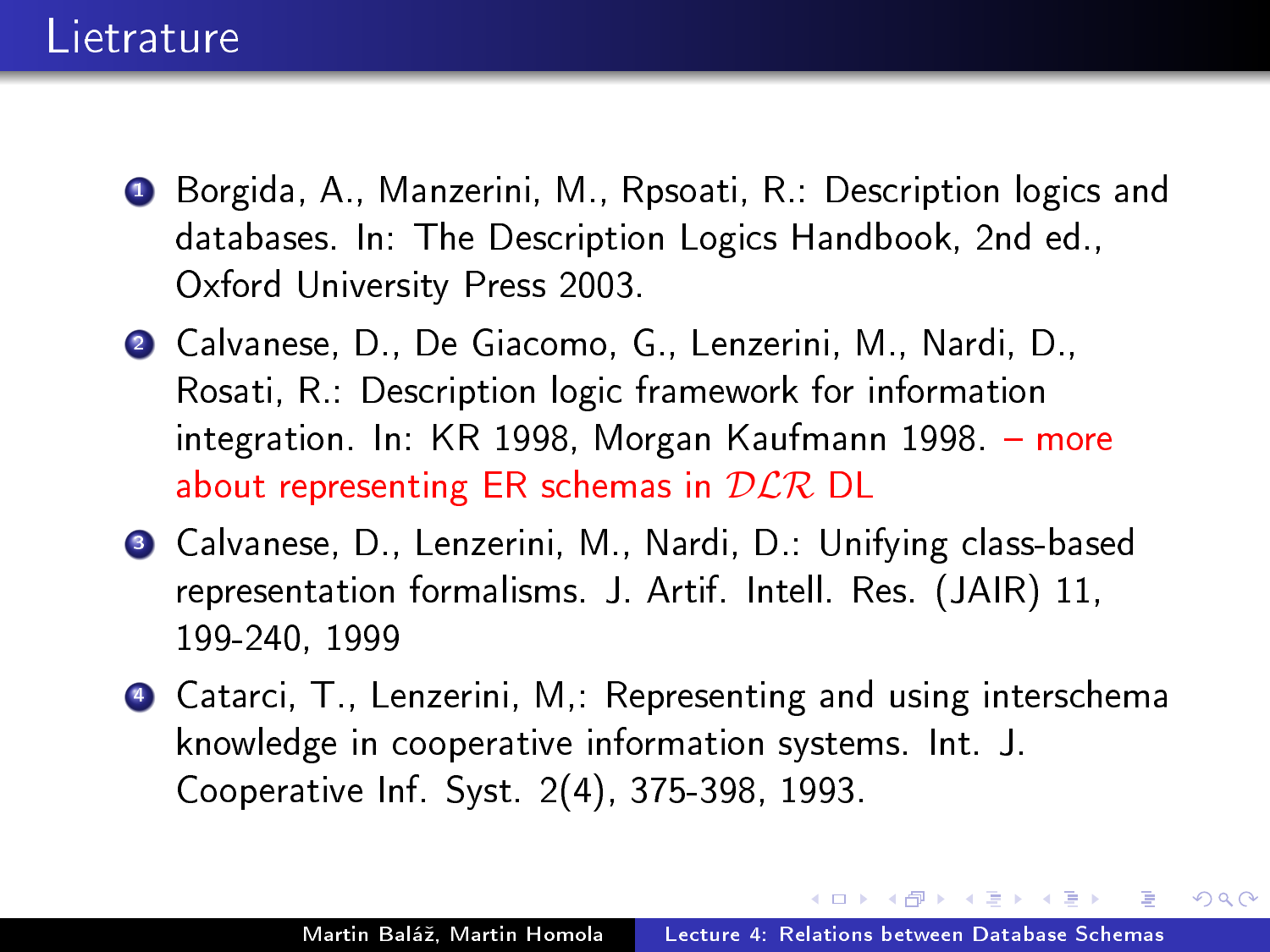- <sup>1</sup> Borgida, A., Manzerini, M., Rpsoati, R.: Description logics and databases. In: The Description Logics Handbook, 2nd ed., Oxford University Press 2003.
- <sup>2</sup> Calvanese, D., De Giacomo, G., Lenzerini, M., Nardi, D., Rosati, R.: Description logic framework for information integration. In: KR 1998, Morgan Kaufmann 1998.
- <sup>3</sup> Calvanese, D., Lenzerini, M., Nardi, D.: Unifying class-based representation formalisms. J. Artif. Intell. Res. (JAIR) 11, 199-240, 1999 – more about representing ER in  $ALUNI$  DL
- <sup>4</sup> Catarci, T., Lenzerini, M,: Representing and using interschema knowledge in cooperative information systems. Int. J. Cooperative Inf. Syst. 2(4), 375-398, 1993.

 $\Omega$